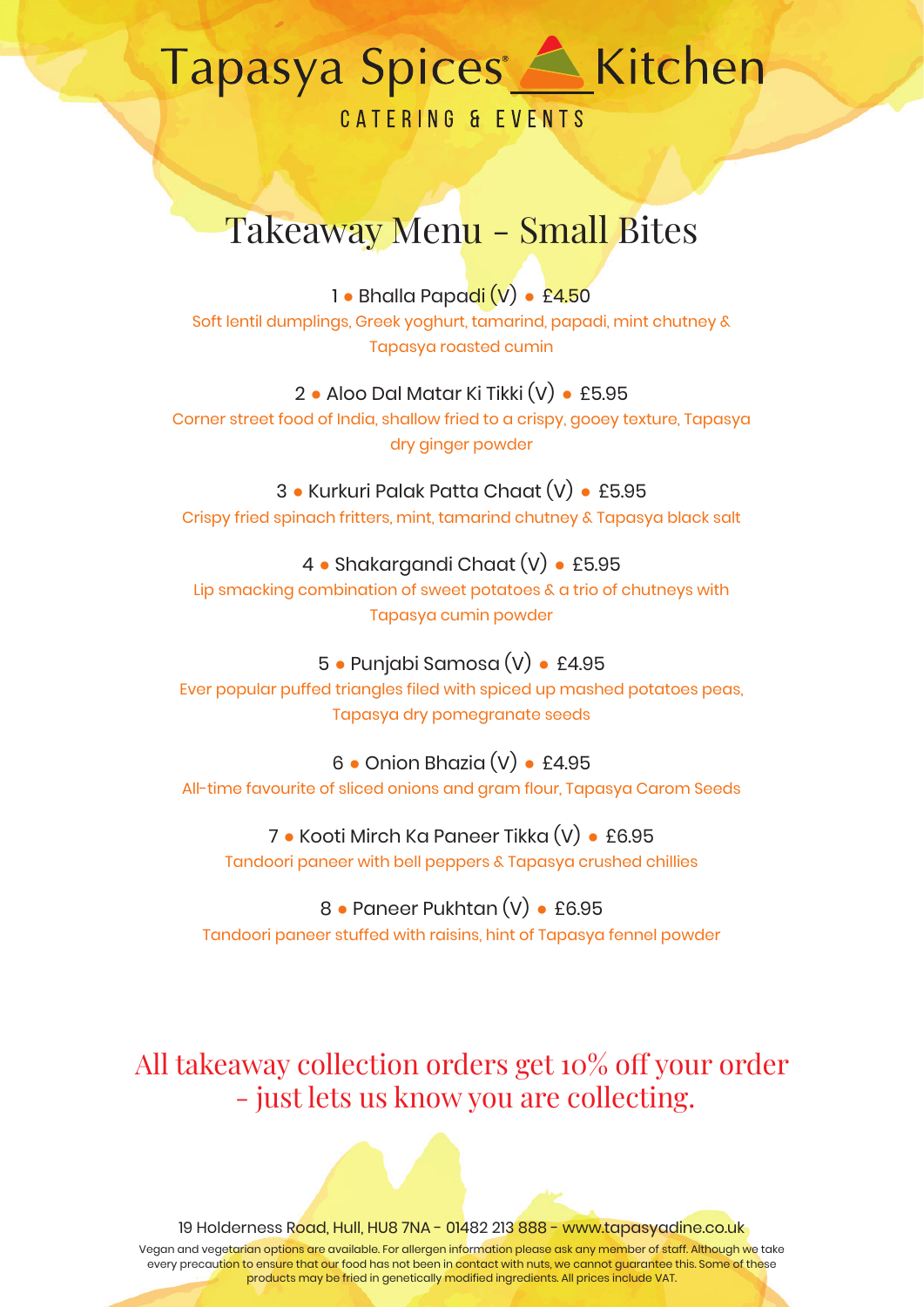CATERING & EVENTS

## Takeaway Menu - Small Bites

#### 9 **●** Murgh Malai Tikka **●** £6.95

Tandoori glazed grain fed chicken breast with soft cheese, Tapasya green cardamom & mace

#### 10 **●** Chicken Tikka **●** £6.95

Grain fed chicken tikka marinated with Tapasya Degi Mirch, tandoori spices & green chutney

#### 11 **●** Lehsooni Tandoori Tangri **●** £6.95

Chicken drumstick infused with garlic &Tapasya turmeric

#### 12 **●** Lamb Gilafi Seekh **●** £6.95

Fine quality lamb mince rolls, Tapasya coriander powder, studded with onions roasted in tandoor

#### 13 **●** Tandoori Lamb Chops **●** £9.95

Yorkshire lamb chops infused with Tapasya Fenugreek grilled to perfection in oven

#### 14 **●** Fish Koliwada **●** £7.95

Crispy deep-fried tilapia, Tapasya Degi Mirch with mint sauce

#### 15 **●** Jaitooni Jheenga **●** £9.95

King prawns marinated with Tapasya turmeric and olive oil

19 Holderness Road, Hull, HU8 7NA - 01482 213 888 - www.tapasyadine.co.uk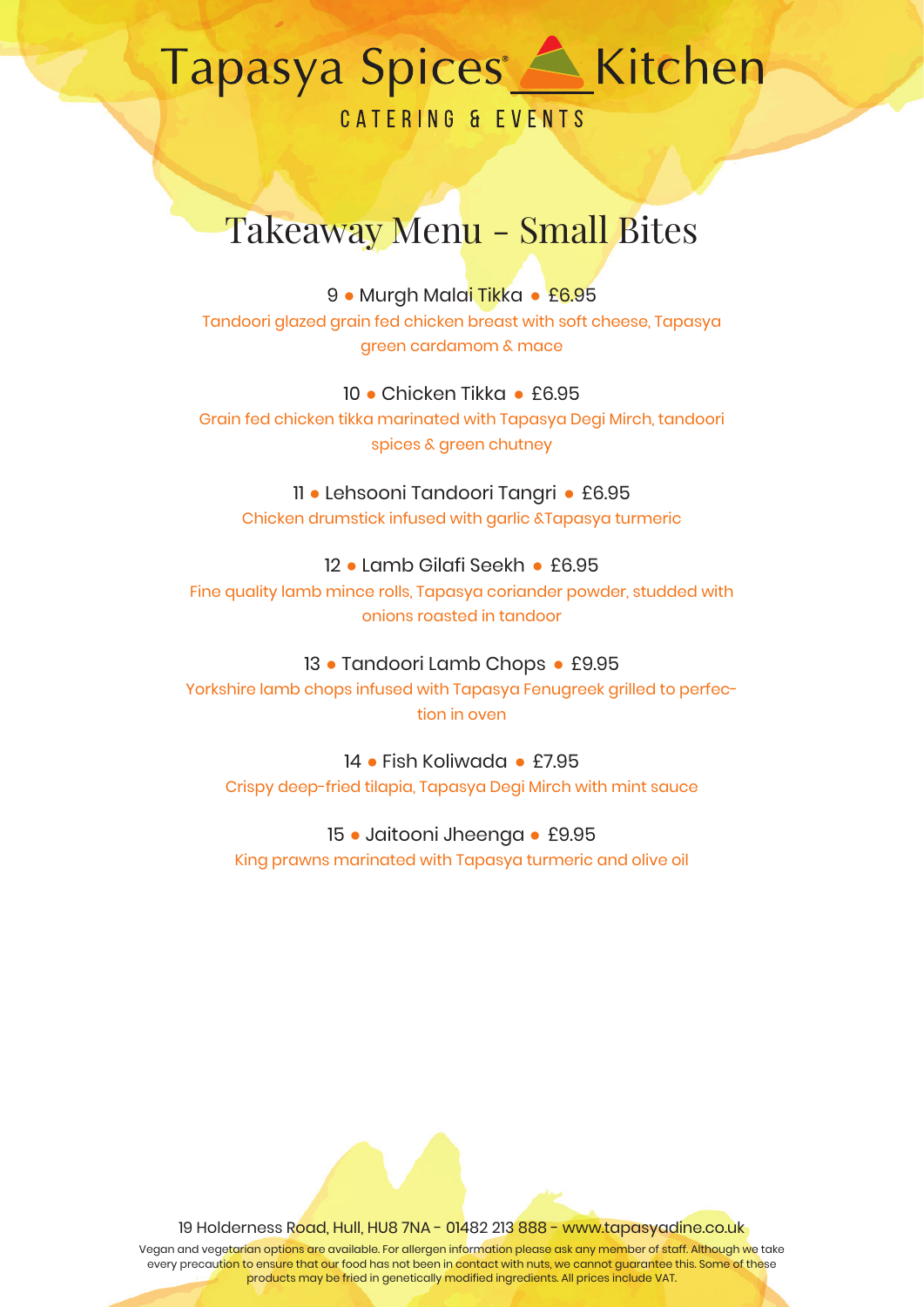CATERING & EVENTS

### Takeaway Menu - Grilled Mains

16 **●** Murg Malai Tikka **●** £11.95

Tandoori glazed grain fed chicken breast with soft cheese, Tapasya green cardamom & mace

17 **●** Chicken Tikka **●** £11.95

 Grain fed chicken tikka marinated with Tapasya Degi Mirch, tandoori spices & green chutney

18 **●** Tandoori Lamb Chops **●** £16.95

Yorkshire lamb chops infused with Tapasya Fenugreek grilled to perfection in oven

19 **●** Mix Grill **●** £18.95

Assortment of juicy seekh kabab, chicken tikka, lamb chops & prawns

### Takeaway Menu - Curry Mains

20 **●** Butter Chicken **●** £10.95

Grain fed chicken tikka simmered in rich tomato & Tapasya fenugreek sauce

21 **●** Karahi Chicken **●** £11.95

Flavourful boneless chicken thigh in crushed coriander & Tapasya fennel seeds

22 **●** Chicken Korma **●** £11.95

Chicken cooked in mildly Tapasya spiced almond-based gravy with coconut flavour

23 **●** Methi Murgh **●** £11.95

Chicken thigh, fresh fenugreek, onion tomato masala, Tapasya yellow chilli powder

24 **●** Railway Lamb **●** £12.95

Authentic Lamb curry done with Tapasya dry ginger & fennel seed powder

19 Holderness Road, Hull, HU8 7NA - 01482 213 888 - www.tapasyadine.co.uk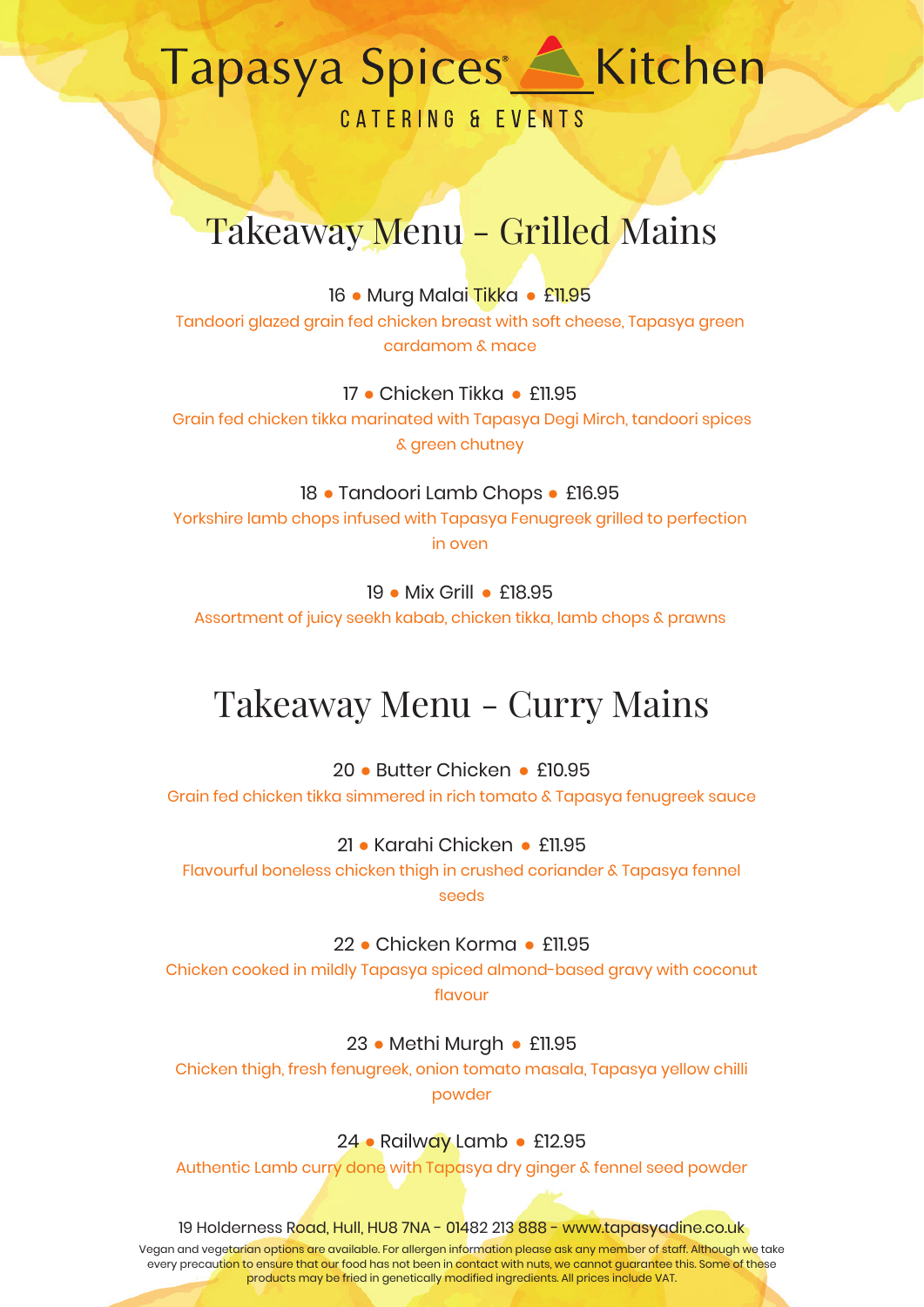## 

**CATERING & EVENTS** 

### Takeaway Menu - Curry Mains

25 **●** Saag Gosht **●** £12.95 Lamb curry with blended spinach, fenugreek leaves & Tapasya Nutmeg

26 **●** Lamb Almond Korma **●** £12.95 Diced Lamb, saffron, Tapasya green cardamom, almond curry with fresh cream & flakes

27 **●** Coconut Fish Curry **●** £12.95 Tilapia Fish tempered with curry leaves, mustard & Tapasya fennel powder

28 **●** Home Style Fish Curry **●** £12.95 Fish curry simmered in Tapasya whole garam masala and onion tomato masala

29 **●** Chettinad Prawn Curry **●** £14.95 Black tiger prawns simmered in Tapasya mustard & coconut masala

## Takeaway Menu - Vegetarian Mains

30 **●** Paneer Methi Chaman (V) **●** £10.95 Cubes of paneer with Tapasya fenugreek & onion tomato masala

31 **●** Palak Paneer (V) **●** £10.95 Cubes of Paneer, Tapasya nutmeg , garlic & cumin tempered blended spinach

> 32 **●** Paneer Makhani (V) **●** £10.95 Paneer tossed in makhni sauce & Tapasya fenugreek powder

33 **●** Malai Kofta (V) **●** £11.95 Paneer dumpling, Tapasya green cardamom in creamy rich sauce

34 **●** Beetroot Foogath Kofta (V) **●** £11.95

Beetroot Foogath dumpling, Tapasya mustard seeds and coconut sauce

19 Holderness Road, Hull, HU8 7NA - 01482 213 888 - www.tapasyadine.co.uk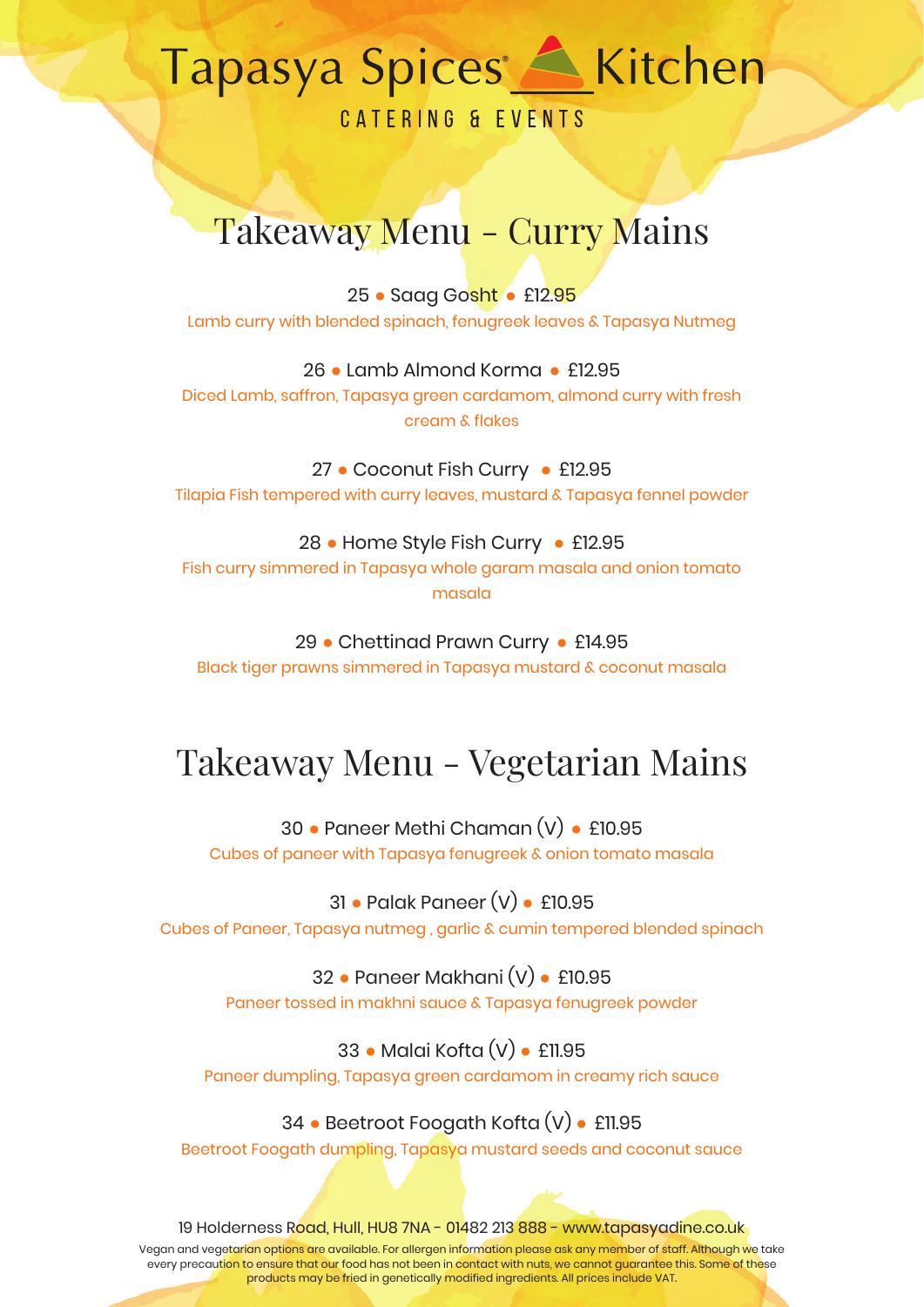**CATERING & EVENTS** 

## Takeaway Menu - Vegetarian

35 **●** Gobhi Chaman (V) **●** £8.95 Fried cauliflower tempered with garlic, yellow chilli & Tapasya fenugreek

36 **●** Bhindi Nayantara (V) **●** £8.95 Okra tossed with cumin & onion tomato masala finished with Tapasya dry mango powder

> 37 **●** Malai Broccoli (V) **●** £9.95 Tandoori malai broccoli, Tapasya green cardamom, Lababdar gravy

38 **●** Seasonal Mix Vegetables (V) **●** £9.95 Seasonal vegetables tempered with garlic, Tapasya cumin & onion tomato masala

39 **●** Amritsari Choley (V) **●** £7.95 Chickpeas in popular northern Indian style with Tapasya pomegranate seed powder

40 **●** Choley Bhature (V) **●** £11.95 A Popular Punjabi dish of puffed bread & chickpeas, enjoyed in lunch or brunch

41 **●** Aloo Methi (V) **●** £7.95 Red Potato tempered with chopped garlic & Tapasya fenugreek leaves

42 **●** Tadka Dal (V) **●** £7.95 Yellow lentils tempered with fresh garlic & Tapasya cumin seeds

### 43 **●** Dal Tapasya (V) **●** £7.95

Wholesome black lentil, Tapasya fenugreek finished with fresh cream & butter

19 Holderness Road, Hull, HU8 7NA - 01482 213 888 - www.tapasyadine.co.uk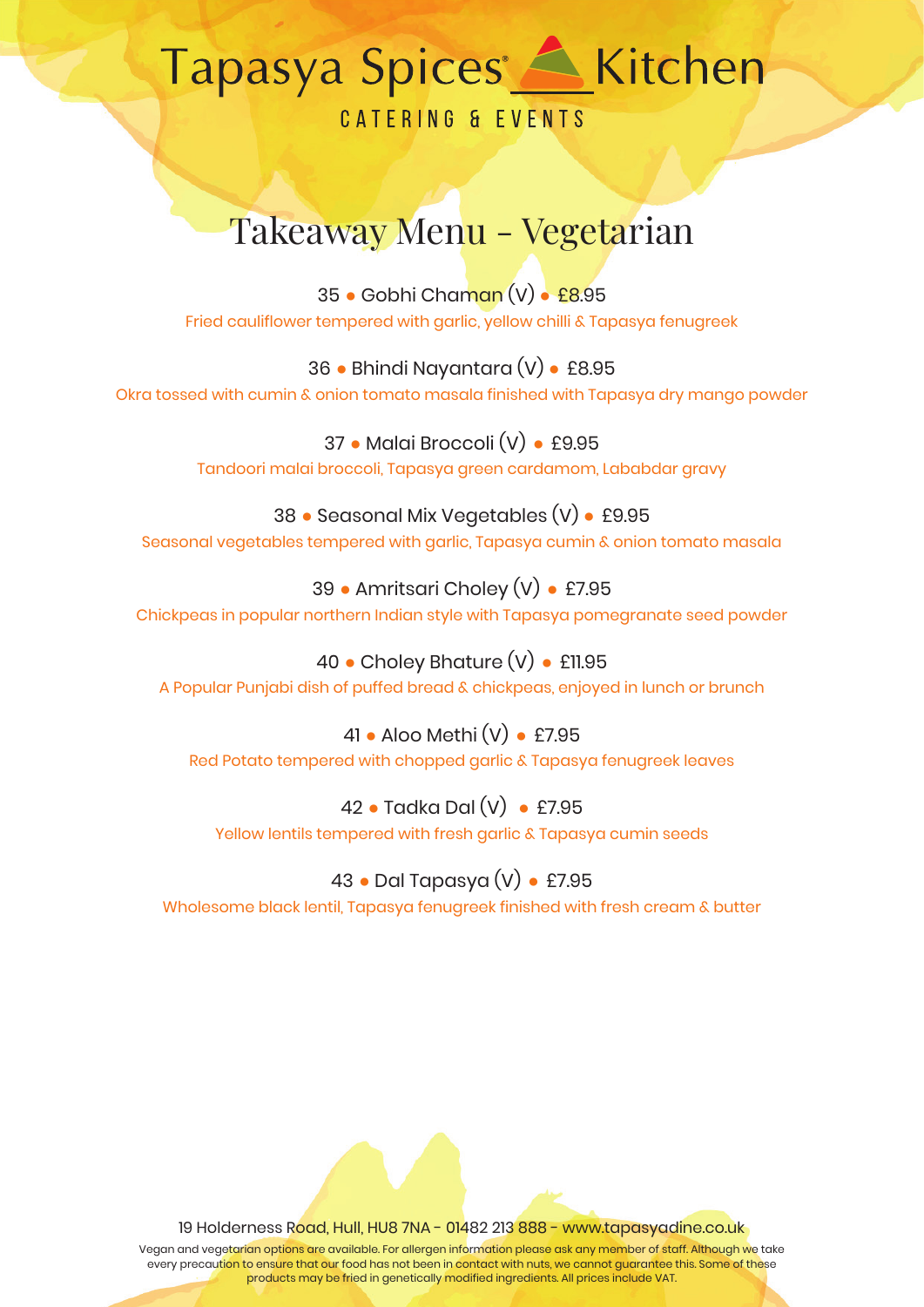CATFRING & FVFNTS

### Takeaway Menu - Rice Selection

44 **●** Vegetable Biryani **●** £9.95

Seasonal vegetables with selection of herbs & spices combined with Tapasya basmati rice served with raita

45 **●** Awadhi Chicken Biryani **●** £11.95

Chicken combined with saffron & herbs infused Tapasya basmati rice served with raita

46 **●** Hyderabadi Lamb Biryani **●** £14.95

Spiced curd marinated lamb cooked with fragrant Tapasya basmati rice served with raita

47 **●** Andhra Prawn Biryani **●** £15.95

Juicy prawn cooked with aromatic Tapasya basmati rice, served with raita

Steamed Rice **●** £2.50 Pulao Rice **●** £2.95 Mushroom Rice **●** £3.50 Egg Fried Rice **●** £3.50

### Indian Bread Selection

- 48 **●** Tandoori Roti **●** £2.25
- 49 **●** Plain Naan **●** £2.25
- 50 **●** Butter Naan **●** £2.25
- 51 **●** Garlic Naan **●** £2.75
- 52 **●** Peshawari Naan **●** £3.50
- 53 **●** Amritsari Kulcha **●** £3.50
- 54 **●** Missi Roti (Gluten Free) **●** £3.50
	- 55 **●** Cheese Naan **●** £3.95
	- 56 **●** Keema Naan **●** £3.95

57 **●** Breadbasket **●** £6.50 Plain naan, tandoori roti, garlic naan

19 Holderness Road, Hull, HU8 7NA - 01482 213 888 - www.tapasyadine.co.uk